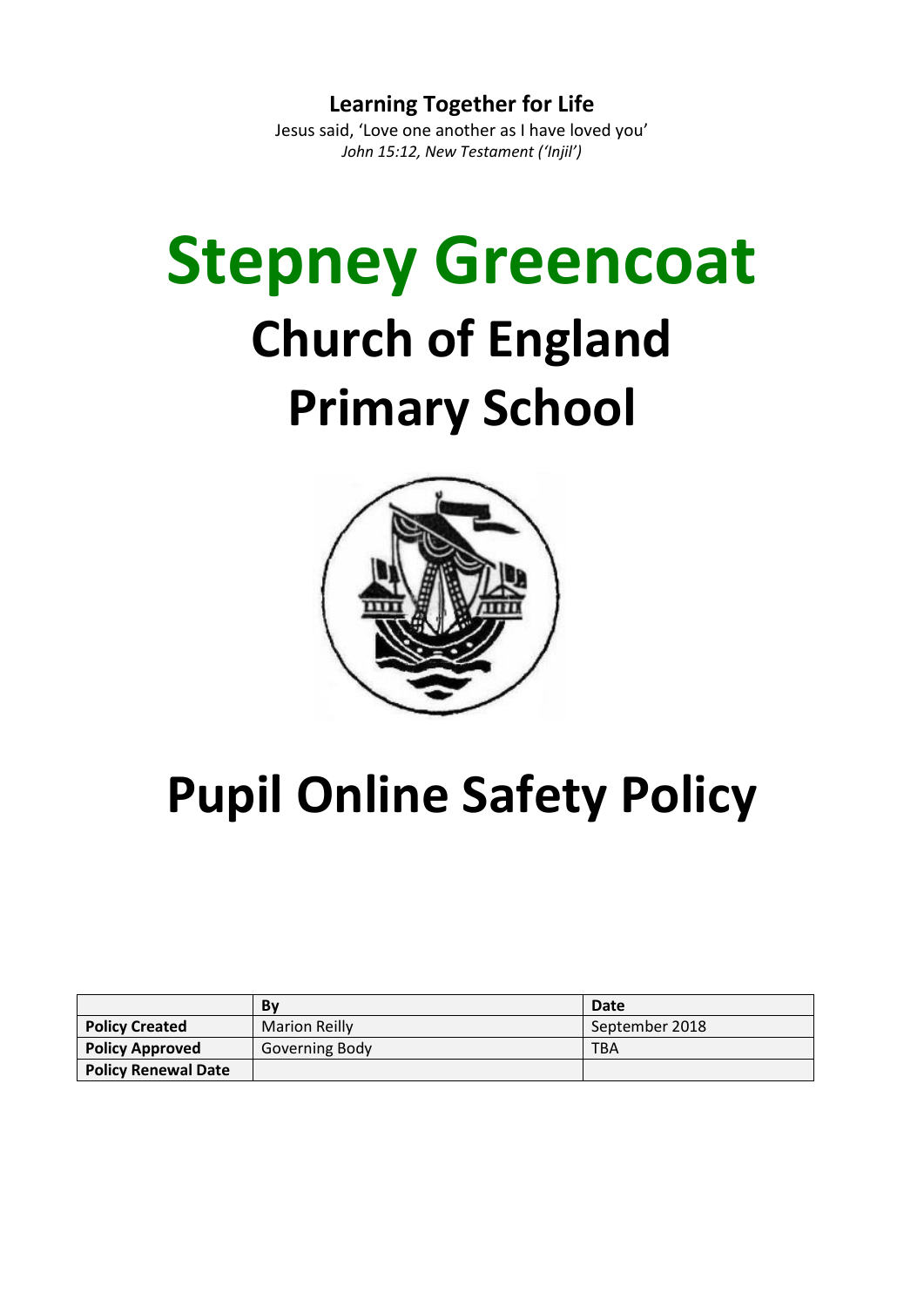

# **Introduction to Online Safety for Pupils**

Our Online Safety for Pupils Policy has been written by the school, building on examples and templates from the LGfL. The Policy is drawn up to protect all parties: the students, the staff and the school and aims to provide clear advice and guidance. It has been discussed with staff, agreed by the SLT and approved by Governors

# **Context and background**

#### *The technologies*

Online tools and technologies have an all-encompassing role within the lives of children and adults and are enhancing communication and information sharing. We use a range of technology, apps and devices every day.

#### *Our whole school approach to the safe use of ICT*

In line with current statutory guidance (Keeping Children Safe in Education - Sept 2016) we ensure that we address the following key issues:

- **content:** being exposed to illegal, inappropriate or harmful material
- **contact:** being subjected to harmful online interaction with other users
- **conduct:** personal online behaviour that increases the likelihood of, or causes, harm

#### *We do this by making sure we have in place:*

- An effective range of technological tools eg content filters, monitoring software
- Appropriate policies and procedures, with clear roles and responsibilities
- A comprehensive Online Safety education programme for pupils, staff and parents

# **Roles and Responsibilities**

#### *Leadership team and Governors*

Online Safety is recognised as an essential aspect of strategic leadership in this school and the Head, with the support of Governors, aims to embed safe practices into the culture of the school.

The SLT ensures that the Policy is implemented and compliance with the Policy is monitored.

#### *Online Safety Co-ordinator*

Our school Online Safety Co-ordinator is Marion Reilly. She keeps up to date with Online Safety issues and guidance and ensures the Head, senior management and Governors are updated as necessary.

#### *School Staff*

All teachers are responsible for promoting and supporting safe behaviours in their classrooms and following school Online Safety procedures. Central to this is fostering a 'No Blame' culture so pupils feel able to report any bullying, abuse or inappropriate materials. Teachers must ensure all children are annually reminded of/sign: '*Rules for responsible ICT use for KS2 pupils*' document.

All staff should be familiar with other relevant policies including:

- Anti-Bullying policy
- GDPR Data Protection Policy
- Computing Curriculum Policy

#### *Pupils*

Pupils are expected to take an active part in planned lessons and activities to support their understanding and confidence in dealing with Online Safety issues, both at home and school. They are asked to agree to a set of guidelines and rules when using ICT at school: '*Rules for responsible ICT use for KS2 pupils'*. This document is to be revisited and signed annually.

#### *Parents*

Parents are given information about the school's Online Safety policy at the Admission interview. They are given copies of the pupil agreement for information and asked to support these rules with their children.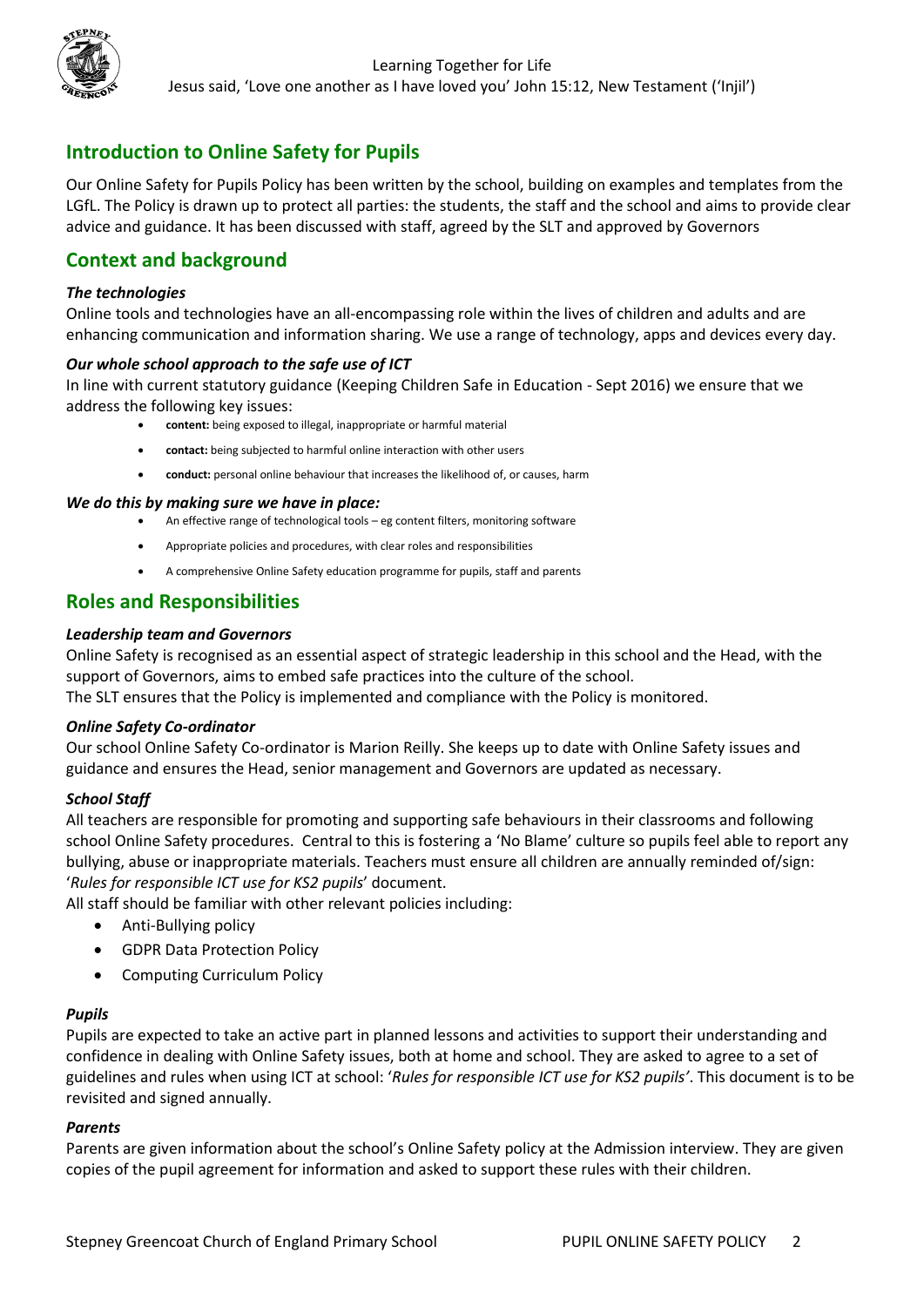# Learning Together for Life Jesus said, 'Love one another as I have loved you' John 15:12, New Testament ('Injil')

# **Technical and hardware guidance**

## *School Internet provision*

The school uses Virgin Media Business, as part of the London Grid for Learning Broadband consortium. Virgin provides an always-on broadband connection at speeds up to 100 MB.

#### *Internet Content filter*

The LGfL use a sophisticated content filter to ensure that as far as possible, only appropriate content from the Internet finds its way into school. Whilst this filtering technology is robust and generally effective at blocking unsuitable material, it is still possible for unsuitable material to occasionally get past the filter.

- All pupils and staff have been issued with clear guidelines on what to do if this happens, and parents will be informed where necessary.
- Pupils or staff who deliberately try and access unsuitable materials will be dealt with according to the rules outlined elsewhere in this document.

#### *Classroom and user management*

The school uses **Impero**, a network management and monitoring tool that reports any misuse or violation of the school's filtering strategy to the ICTCO

- Key words will trigger a report, and categories include Terrorism, Bullying, Gambling etc.
- The report is sent directly to the ICTCO and Technician
- Issues arising from this monitoring will be reported to the relevant SLT/Safeguarding staff member

# **Security and virus protection**

The school subscribes to the LA/LGfL Antivirus software program, which uses Sophos and Norton Antivirus software. The software is monitored and updated regularly by the school technical support staff

> • Any software messages or pop-up screens reporting evidence of viral infection should always be reported immediately to the ICTCO/ICT technician.

# **Supporting Parents and Families with Online Safety for pupils**

- Online safety and pupil use of the Internet is discussed with parents at the admissions interview
- The school marks Safer Internet Day each year with class assemblies and parent workshops
- There is a section on the school website for Parents and families with useful links and resources.
- The school runs an Online Safety workshop for parents each year

# **Internet access at school**

#### *Access for all - Inclusion*

All pupils have access to ICT as part of the curriculum. Details of how we manage access to the curriculum for all pupils is contained in our Inclusion Policy

#### *Use of the Internet by pupils*

- Pupils are always actively supervised by an adult when using the Internet
- Computers/tablets with Internet access are located so that screens can be seen at all times

# **ICT and Computing clubs**

In line with our inclusion policies across the school, we want to ensure that all our pupils have access to the Internet, particularly where this will directly support their learning. To this end, we provide out of hours access and support in a lunch time drop in supervised ICT session (In Year groups): Mon to Fri 1.00 – 1.25 pm.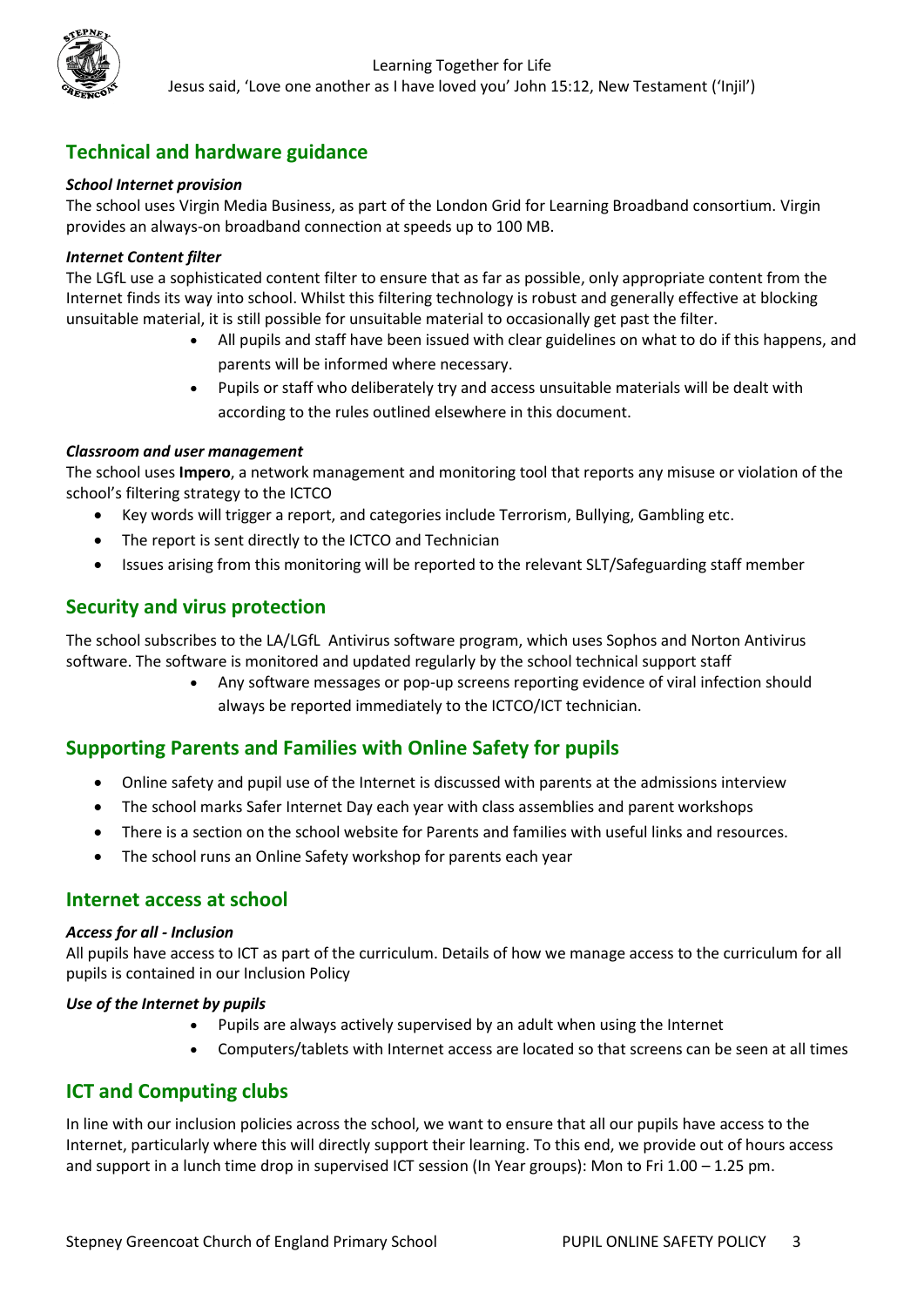

# Learning Together for Life Jesus said, 'Love one another as I have loved you' John 15:12, New Testament ('Injil')

# **Out of Hours Provision**

There will be no unsupervised access to the Internet at any time during Out of Hours provision.

# **Internet-enabled mobile phones and handheld devices**

Young people have access to SMART mobile phones, tablets and music players. It is important that there are clear and enforceable rules for their use in school, particularly when they give access to the Internet.

- Pupils are not allowed to have personal mobile phones or other similar devices in school.
- Parents may request that phones are kept in the School office for pupils who need them on their journey
- Pupils are not allowed to take photographs using a camera phone or other camera of people or property on school premises unless given permission by a member of school staff.
- Pupils must under no circumstances upload pictures taken at school to a public website

# **Teaching the safe use of the Internet and ICT**

The safe and responsible use of ICT is a statutory part of the Computing curriculum for all year groups from 1-6. The scheme of work that the school uses to teach Computing covers all aspects of the statutory online safety aspects of the curriculum. Lessons include online activities, discussion, written work, role play and presentations. The table below shows the key areas that will be taught to all pupils during their time at the school. Please see the Computing and ICT Scheme of Work and Curriculum Policy for more details.

|                                   | Digital Literacy - Understanding and Using Technology Safely                                                   |  |  |  |  |
|-----------------------------------|----------------------------------------------------------------------------------------------------------------|--|--|--|--|
| ⊣<br>Stage<br>Key                 | Know how computers and other devices can be connected into networks with cables and WiFi<br>$\bullet$          |  |  |  |  |
|                                   | Understand and describe some of the ways we communicate with others online<br>$\bullet$                        |  |  |  |  |
|                                   | Be able to identify appropriate places to meet and chat online<br>$\bullet$                                    |  |  |  |  |
|                                   | To know why they should not to talk to strangers<br>$\bullet$                                                  |  |  |  |  |
|                                   | Know what info they should NOT share with others online<br>$\bullet$                                           |  |  |  |  |
|                                   | Understand that there are rules about how we should use technology to keep us safe<br>$\bullet$                |  |  |  |  |
|                                   | Be able to discuss how they would ask for help if they felt they needed it<br>$\bullet$                        |  |  |  |  |
| $\sim$<br>Φ<br>Stage<br>Lower Key | Know the basic structure of the Internet and World Wide Web and how information travels around it<br>$\bullet$ |  |  |  |  |
|                                   | Use digital communication tools (email, forums etc) safely and appropriately<br>$\bullet$                      |  |  |  |  |
|                                   | Use a safe online social space (learning platform) to explore collaboration and networking<br>$\bullet$        |  |  |  |  |
|                                   | Know that there are copyright rules and that information should not be copied without permission<br>$\bullet$  |  |  |  |  |
|                                   | Know about the KIDSMART rules and other Online Safety portals<br>$\bullet$                                     |  |  |  |  |
|                                   | Understand that online communication should be responsible and appropriate<br>$\bullet$                        |  |  |  |  |
|                                   | Describe how they would ask for help<br>$\bullet$                                                              |  |  |  |  |
| $\sim$<br>Stage                   | Understand how information is named, organised, moved and stored on the Internet<br>٠                          |  |  |  |  |
|                                   | Know about some of the key people and events in the history of computing and the Internet<br>$\bullet$         |  |  |  |  |
|                                   | Know about different online communication tools and some of the rules about use by young people<br>$\bullet$   |  |  |  |  |
|                                   | Be able to discuss issues around cyberbullying and appropriate online behaviour<br>$\bullet$                   |  |  |  |  |
|                                   | Understand some of the issues around personal data and how it might be used by others if shared<br>$\bullet$   |  |  |  |  |
| Upper Key                         | Know that there are consequences to misusing digital information - eg plagiarism<br>$\bullet$                  |  |  |  |  |
|                                   | Be able to explain how they would report concerns about online material or behaviours to the<br>$\bullet$      |  |  |  |  |
|                                   | appropriate people                                                                                             |  |  |  |  |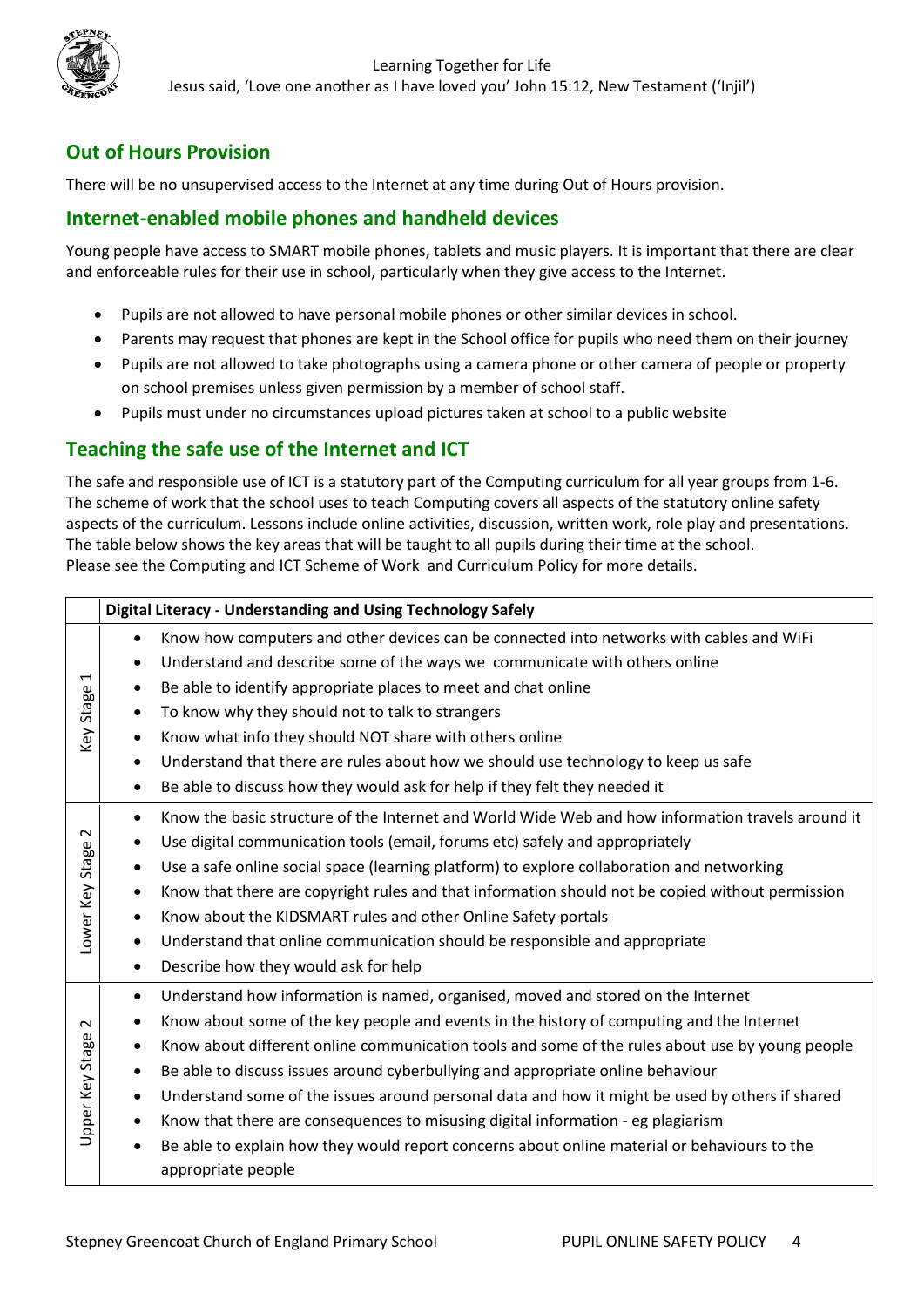

# **Resources**

We use a range of resources, guidelines and materials offered by **LGfL, Espresso, Purple Mash**, **Kidsmart, Think U Know**, **Childnet** and **Common-Sense Media** as well as others.

Sharing contact details and information privacy

Pupils are taught that sharing personal information with others can be dangerous. They are taught to consider their Digital Footprint and how this might have consequences later in their lives

# **Information and Data Security**

As specified elsewhere in this policy, pupil's personal details, identifying information, images or other sensitive details will never be used for any public Internet-based activity unless written permission has been obtained from a parent or legal guardian.

See the **GDPR Data Protection Policy** for more information on how we keep pupil data safe and secure*.*

# **Social Networking, Chat and Messaging**

Online chat, discussion forums and social networking sites are increasingly popular with young people and can present a range of personal safety and privacy issues.

Pupils may become exposed to inappropriate material of a sexual, violent or extremist nature, and may come into contact with people who seek to 'groom' young people and encourage inappropriate, dangerous and in some cases illegal activities and behaviours.

- We use the resources, guidelines and materials offered by Kidsmart, Think U Know, Childnet and Common Sense Media as outlined above in the Safe Use of the Internet section to teach children how to use social networking and messaging/chat apps and tools safely and appropriately.
- Pupils are not allowed to use social networking sites in school and are reminded that such sites usually have age restrictions – 13 and older in most cases.
- Pupils may take part in discussion forums that teachers have evaluated as part of specific lesson activities. Individual pupil names or identifying information will never be used.

# **Internet Content**

## *Suitable material*

We encourage pupils to see the Internet as a rich and challenging resource, but we also recognise that it can be difficult to navigate and find useful and appropriate material.

- We provide pupils with suggestions for trusted and suitable sites across the curriculum
- staff always check the suitability of websites before using them in teaching
- We evaluate, purchase and provide access to relevant online digital resources libraries such as Espresso, Purple Mash
- Pupils and staff will not use Google image search as part of teaching and learning activities

## *Unsuitable material*

Despite the best efforts of the LA and school staff, occasionally pupils may come cross something on the Internet that they find offensive, unpleasant or distressing. Pupils are taught to always report such experiences directly to an adult at the time they occur, so that action can be taken.

The action will include:

- 1. Logging the incident and making a note of the website and any other websites linked to it
- 2. Informing the ICTCO/Network manager and Head teacher
- 3. Informing the LA/Internet Service Provider so that the website can be added to the content filter
- 4. Discussion with the pupil about the incident, and how to avoid similar experiences in future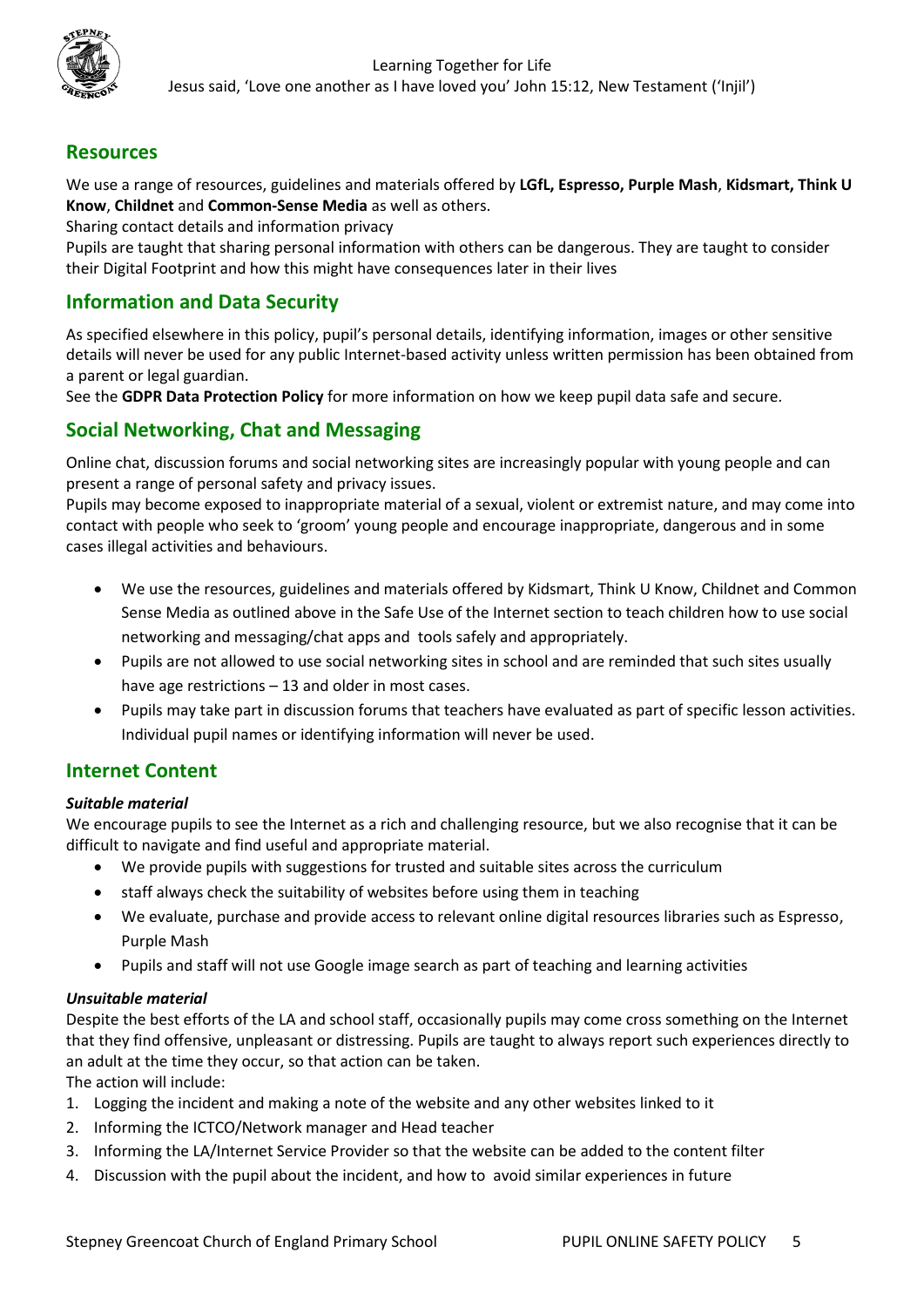

# **Extremism**

As part of other learning in Citizenship and PHSE children will be supported in making informed and appropriate choices if they encounter people and material online that may be challenging, prejudiced, inaccurate or that promote an extreme lifestyle or point of view. The school uses DfE guidelines and LA resources to support this

# *DfE PREVENT Duty*

<https://www.gov.uk/government/publications/protecting-children-from-radicalisation-the-prevent-duty>

#### *Educate against Hate (DfE/Home Office)*

#### <http://educateagainsthate.com/>

#### *Tower Hamlets Prevent Resources*

[http://www.towerhamlets.gov.uk/lgnl/education\\_and\\_learning/Prevent\\_resources/Support\\_for\\_Learning\\_Service\\_SLS\\_Prev](http://www.towerhamlets.gov.uk/lgnl/education_and_learning/Prevent_resources/Support_for_Learning_Service_SLS_Prevent_Resources.aspx) [ent\\_Resources.aspx](http://www.towerhamlets.gov.uk/lgnl/education_and_learning/Prevent_resources/Support_for_Learning_Service_SLS_Prevent_Resources.aspx)

# **Deliberate misuse of the Internet facilities**

All pupils are asked to sign an Internet Use Agreement. (see example document) Where a pupil is found to be using the Internet inappropriately, for example to download games, or search for unsuitable images, then sanctions will be applied according to the nature of the misuse, and any previous misuse.

#### *Sanctions will include:*

#### **Unsuitable material (e.g. online games, celebrity pictures, music downloads, sport websites etc)**

- Initial warning from class teacher
- Restriction of Internet access in school time
- Restriction of Internet access in school time

## **Offensive material (e.g. pornographic images, racist, sexist or hate website or images etc)**

- Incident logged and reported to Head
- Initial letter to parent/carer
- Removal of Internet privileges/username etc
- Meeting with Parent/Carer
- Banning from out of school hours Internet facilities
- Letter to parent/carer
- Report to Head
- Removal of Out of School Hours access to Internet
- Subsequent incidents will be treated very seriously by the Headteacher, and may result in exclusion and/or police involvement.

# **Cyberbullying - Online bullying and harassment**

"Cyber bullying (also called 'online bullying') is when a person or a group of people uses the internet, email, online games or any other kind of digital technology to threaten, tease, upset or humiliate someone else." Childline website

Cyber-bullying is an increasing issue for young people and can have a serious effect on pupils. Our school has a range of strategies and policies to help prevent online bullying, and support pupils and families if they are affected by it. These include:

- Pupils do not have access to social networking or chat websites or apps on school devices
- Pupils are taught how to use the Internet safely and responsibly
- Pupils and their families are given access to guidance and support resources from a variety of sources.
- Pupils can use Impero Confide to report any bullying issues in school to an appropriate adult

#### **Please see our Anti Bullying Policy for more details on how we approach Cyber-Bullying at our school**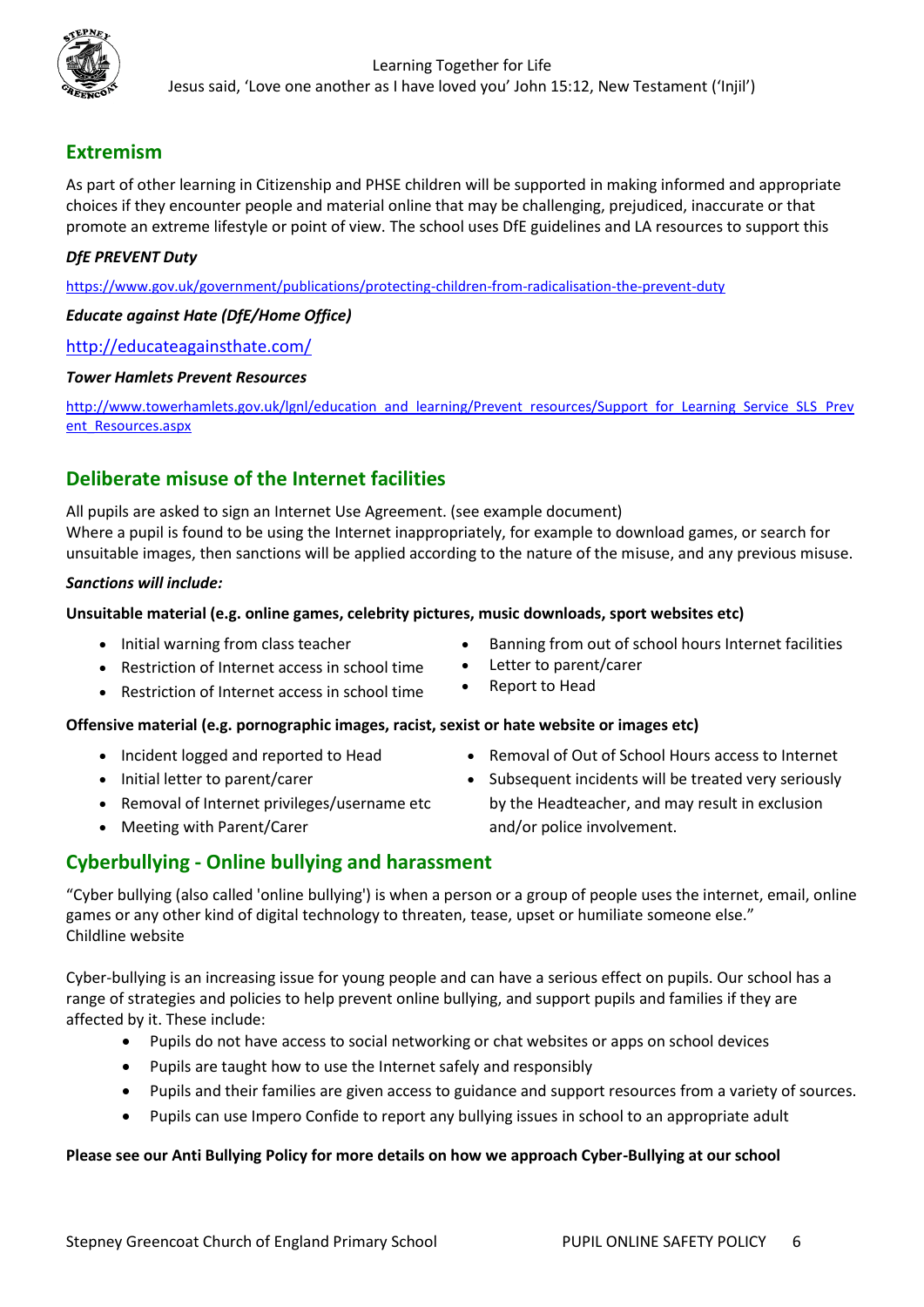

# Rules for responsible ICT use for KS1 pupils

# **Keep safe: Keep SMART**

| At School:          |                                                                                                              |  |  |  |
|---------------------|--------------------------------------------------------------------------------------------------------------|--|--|--|
|                     | I will always ask an adult before I use ICT equipment like a computer,<br>$\bullet$<br>laptop or camera      |  |  |  |
|                     | I will keep my username and password safe                                                                    |  |  |  |
| $\bullet$ $\bullet$ | I will make sure an adult is with me when I use the Internet                                                 |  |  |  |
|                     | I will ask an adult if I don't know what to do                                                               |  |  |  |
| Outside School      |                                                                                                              |  |  |  |
|                     | I know I should never share personal information like my name and address<br>$\bullet$<br>with anyone online |  |  |  |
|                     | I know that if I see anything I don't like or understand I will tell an adult<br>$\bullet$                   |  |  |  |
|                     | I know I should be polite and kind to other people online                                                    |  |  |  |

# I agree to try and follow all these rules to keep me safe

Name: ………………………………………………………………………………………………… Class: ………………………………………………………………………………………………… Date: ………………………………………………………………………………………………… Signature: …………………………………………………………………………………………………

To be signed on admission and annually in the Autumn term.